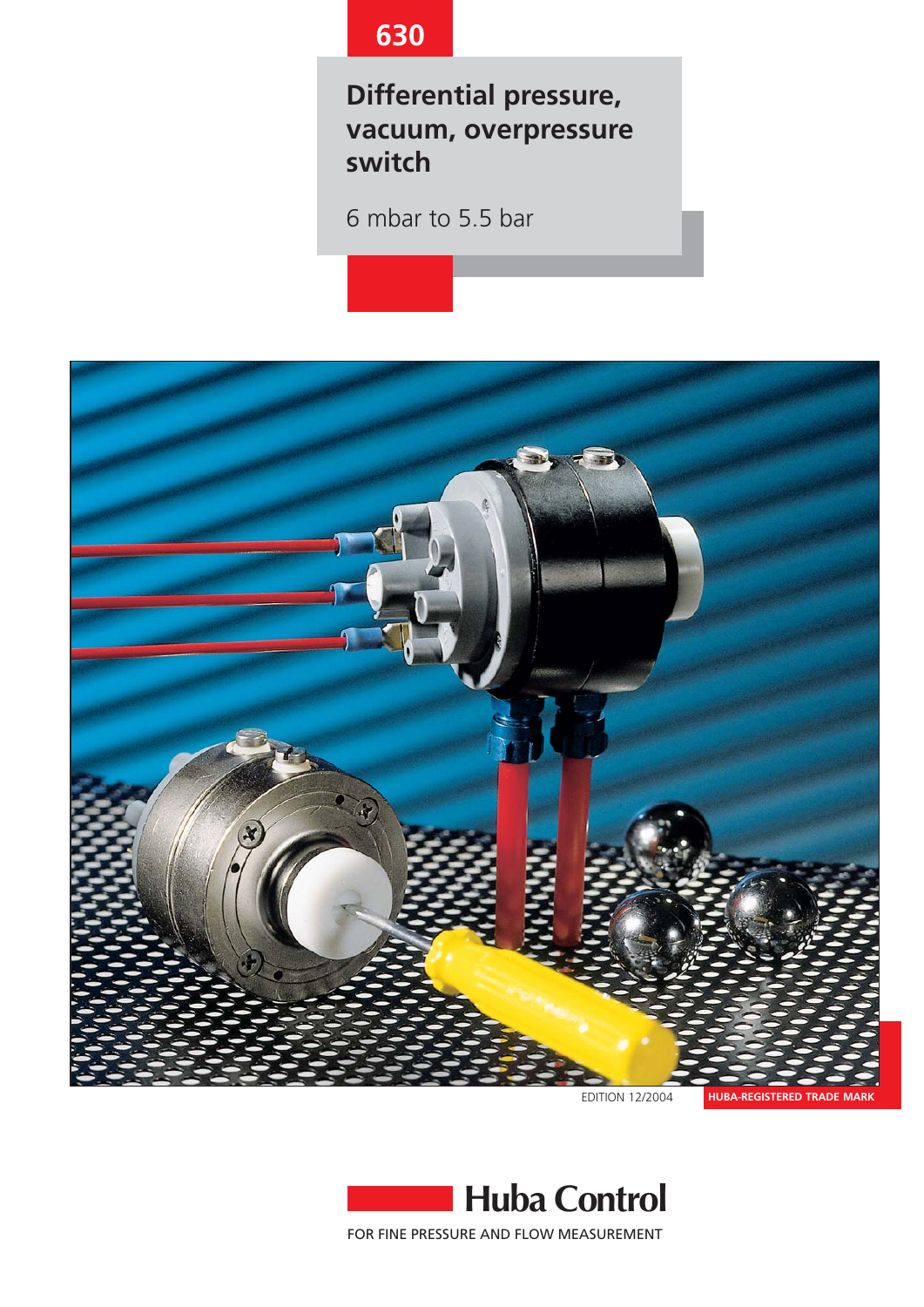

## Technical overview

Differential pressure, vacuum and overpressure switches of type series 630 are suitable for monitoring neutral and slightly aggressive liquids and gases. Switching element isolated from medium.

Ideal for use as flow monitor in sanitary piping/ heating installations or for level monitoring in general in process technology applications. Extremely rugged construction with high functionality due to10/20 bar safety margin in both pressure chambres.



## Legend to cross-section drawing

- 1 Pressure case<br>2 Diaphragm
- 2 Diaphragm<br>3 Vent
- Vent
- 4 Permanent magnet
- P1 Higher pressure / lower vacuum
- P2 Lower pressure / higher vacuum

## The distinct advantages

- High overpressure safety margin at both connections (P1 + P2) up to  $10/20$  bar
- Funcionally simple, rugged mechanics with high operating reliability
- Also for slightly aggressive liquids and gases
- Specially economical version with switching
- points adjusted in the factory
- Repeatability up to  $< \pm 0.4$  mbar

## Pressure ranges

See order code selection table

## System pressure (overload)

| Max. system pressure and overload on one side |                        |                      |
|-----------------------------------------------|------------------------|----------------------|
| (P1 > P2)                                     |                        |                      |
| with range up to                              |                        | $<$ 200 mbar: 10 bar |
| with range                                    | 150  5500 mbar: 20 bar |                      |
|                                               |                        |                      |

Setting ranges See graphic on the back

# Lowest turn-on pressure

6 mbar Switching point and switching difference adjustable Smallest switching difference 3 mbar

## Repeatability

± 5% of the switching point of type A, F diaphragm material, but as a minimum  $\pm$  0.4 mbar ± 10% of the switching point of type C, E diaphragm material, but as a minimum  $\pm$  0.8 mbar

## Temperature range

| Medium and ambient temperature with |               |
|-------------------------------------|---------------|
| diaphragm:                          |               |
| NBR-based                           | $0 + 80 °C$   |
| <b>FPM</b>                          | $-10 + 80 °C$ |
| <b>EPDM</b>                         | $-10 + 80 °C$ |
| Q (Silicon)                         | $-40+80 °C$   |
|                                     |               |

## Case construction

Anodized aluminium, brass, brass chemically nickel-plated

## **Weight**

| With aluminium base                   | 380 g |
|---------------------------------------|-------|
| With base brass / nickel-plated brass | 1000q |

## Installation arrangement

Unrestricted. For switching points calibrated in the factory indicate installation arrangement. In case of liquid media vent screw at top, i.e. connections down (IP 40 with cover fig. 1)

## Pressure connections Thread G 1/8

#### Diaphragm

| A NBR-based | C FPM     |
|-------------|-----------|
| E EPDM      | F Silicon |

Parts coming into contact with the medium, to base and diaphragm: X 12 CrMoS 17 1.4104<br>X 5 CrNi 18 9 1.4301 X 5 CrNi 18 9 X 12 CrNi 17 7 1.4310

Steel category A2 for screws, Polyacetate-C, Polyamide

#### Electrical connections

Screw terminals (option), AMP tab connectors 6.3 mm With cover: Cable gland Pg 9/11

## Contact system

Changeover contact

#### Contact material / Loading

| Nominal voltage, type of current      | <b>VAC 250</b> |
|---------------------------------------|----------------|
| Nominal current for resistive loading | 1 A            |
| Nominal voltage for motor loading     | 0.5A           |
| Contact material                      | AgCdO          |

## Type of protection

| Without cover                             | <b>IP 00</b> |
|-------------------------------------------|--------------|
| With cover (for installation arrangement  |              |
| electrical connections upward), picture B | IP 54        |
| With cover, picture C                     | IP 65        |
|                                           |              |

## Service life

Mechanical and electrical service life: 106 switching cycles, if the permitted switching difference is respected according to the diagram on the back.

#### Accessories

See order code selection table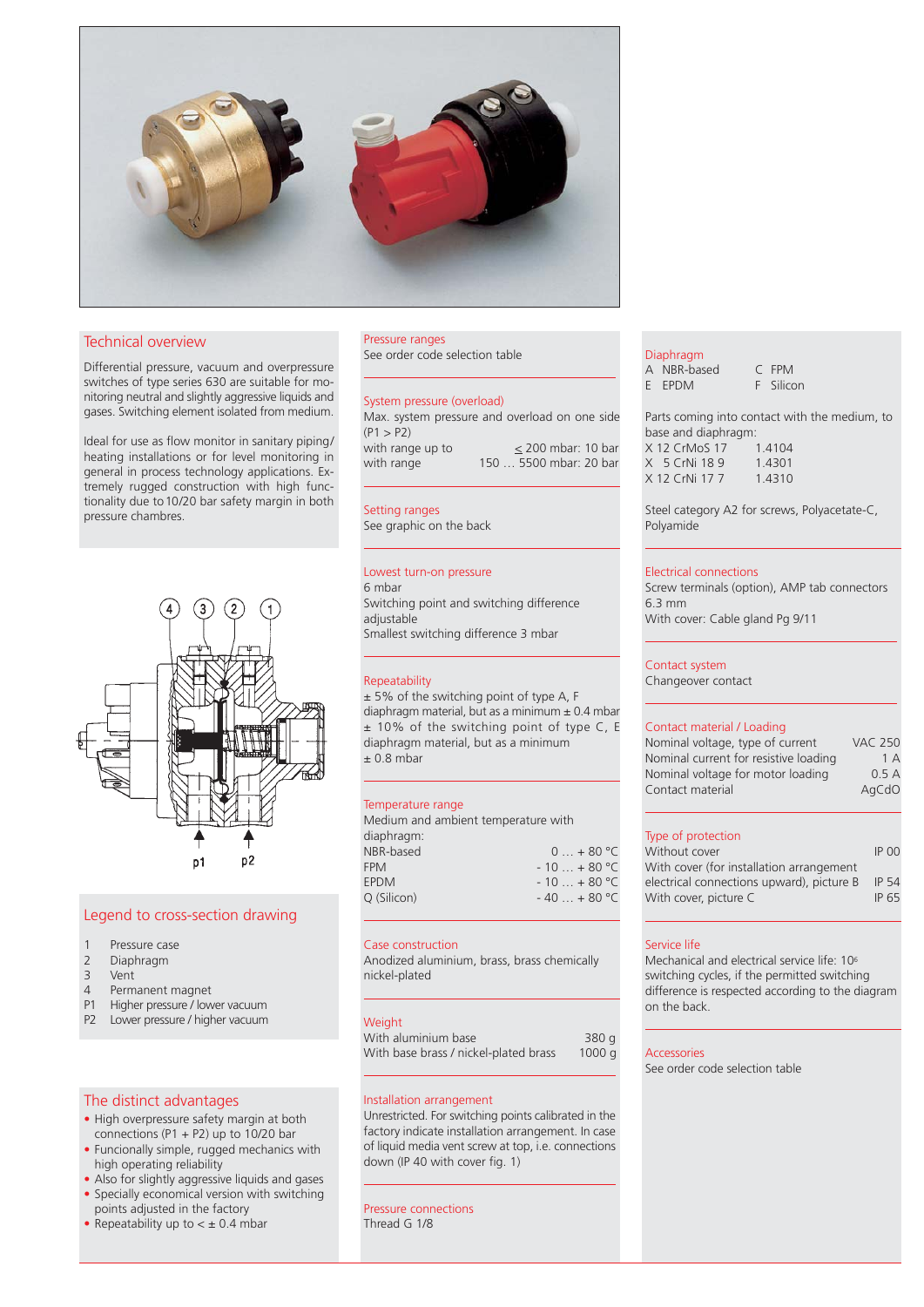| B |   | D | <b>Versions</b><br>B - Plastic cover with Pg 11 on side,<br>fig. 1<br>$C - C$ able connection with cover<br>Pg 9 (IP 65)<br>D - Screw terminals/<br>AMP connector set |
|---|---|---|-----------------------------------------------------------------------------------------------------------------------------------------------------------------------|
|   | G |   | $E -$ Pressure case<br>anodized aluminium<br>F - Pressure case brass<br>G - Pressure case<br>nickel-plated brass<br>H - Mounting bracket<br>type A / type B           |

J.

| Order code selection table   |                                                                     | 630. |                |                                |          |                |                |                | X X X X X X X X X |  |
|------------------------------|---------------------------------------------------------------------|------|----------------|--------------------------------|----------|----------------|----------------|----------------|-------------------|--|
|                              |                                                                     |      |                |                                |          |                |                |                |                   |  |
| Pressure ranges <sup>1</sup> | System pressure / Overload on one side (P1)<br>6  20 mbar<br>10 bar |      | 9              |                                |          |                |                |                |                   |  |
|                              | 10 bar<br>15  60 mbar                                               |      | 9              | $\mathbf{1}$<br>$\overline{2}$ |          |                |                |                |                   |  |
|                              | 10 bar<br>40  200 mbar                                              |      | $\overline{9}$ | $\overline{3}$                 |          |                |                |                |                   |  |
|                              | 150  1000 mbar<br>20 bar                                            |      | $\overline{9}$ | $\overline{4}$                 |          |                |                |                |                   |  |
|                              | 20 bar<br>$1 3$ bar                                                 |      | $\overline{9}$ | 5                              |          |                |                |                |                   |  |
|                              | 2  5.5 bar<br>20 bar                                                |      | $\overline{9}$ | $\overline{6}$                 |          |                |                |                |                   |  |
| Contact material             | AgCdO                                                               |      |                |                                | $\Omega$ |                |                |                |                   |  |
|                              |                                                                     |      |                |                                |          |                |                |                |                   |  |
| Pressure case                | Anodized aluminium, black                                           |      |                |                                |          | $\Omega$       |                |                |                   |  |
|                              | <b>Brass</b>                                                        |      |                |                                |          | 1              |                |                |                   |  |
|                              | Nickel-plated brass                                                 |      |                |                                |          | $\overline{2}$ |                |                |                   |  |
| Diaphragm material           | Type $A - NBR$ -based                                               |      |                |                                |          |                | 0              |                |                   |  |
|                              | Type $C$ – FPM                                                      |      |                |                                |          |                |                |                |                   |  |
|                              | Type $E - EPDM$                                                     |      |                |                                |          |                | $\overline{2}$ |                |                   |  |
|                              | Type $F - Q$ (Silicon)                                              |      |                |                                |          |                | 3              |                |                   |  |
| Cover Pg 9 on side /         | without cover, without bracket                                      |      |                |                                |          |                |                | $\Omega$       |                   |  |
| bracket                      | without cover, with bracket type A                                  |      |                |                                |          |                |                | 1              |                   |  |
|                              | without cover, with bracket type B                                  |      |                |                                |          |                |                | $\overline{2}$ |                   |  |
|                              | with plastic cover (Pg 11), without bracket<br>(IP 54)              |      |                |                                |          |                |                | 3              |                   |  |
|                              | with plastic cover (Pg 11), with bracket type A<br>(IP 54)          |      |                |                                |          |                |                | $\overline{4}$ |                   |  |
|                              | with plastic cover (Pg 11), with bracket type B<br>(IP 54)          |      |                |                                |          |                |                | 5              |                   |  |
|                              | with special cover (Pg 9), without bracket<br>(IP 65)               |      |                |                                |          |                |                | 6              |                   |  |
|                              | with special cover (Pg 9), with bracket type A<br>(IP 65)           |      |                |                                |          |                |                | 7              |                   |  |
|                              | with special cover (Pg 9), with bracket type B<br>(IP 65)           |      |                |                                |          |                |                | 8              |                   |  |

|  | <b>Accessories</b> |  |  |
|--|--------------------|--|--|
|  |                    |  |  |
|  |                    |  |  |

| Plastic cover with Pg 11 lateral | IP 54 | Fig. 1 | 1 0 1 1 3 4 |  |  |
|----------------------------------|-------|--------|-------------|--|--|
|                                  |       |        |             |  |  |
| Plastic cover with Pg 9 lateral  | IP 65 | Fig. 2 | 1 0 5 2 9 4 |  |  |
| O-ring                           |       |        | 1 0 3 3 4 2 |  |  |
| AMP connector set                |       |        | 0 3 4 7 9   |  |  |
| Screw terminal set               |       |        | 0 3 4 9 1   |  |  |